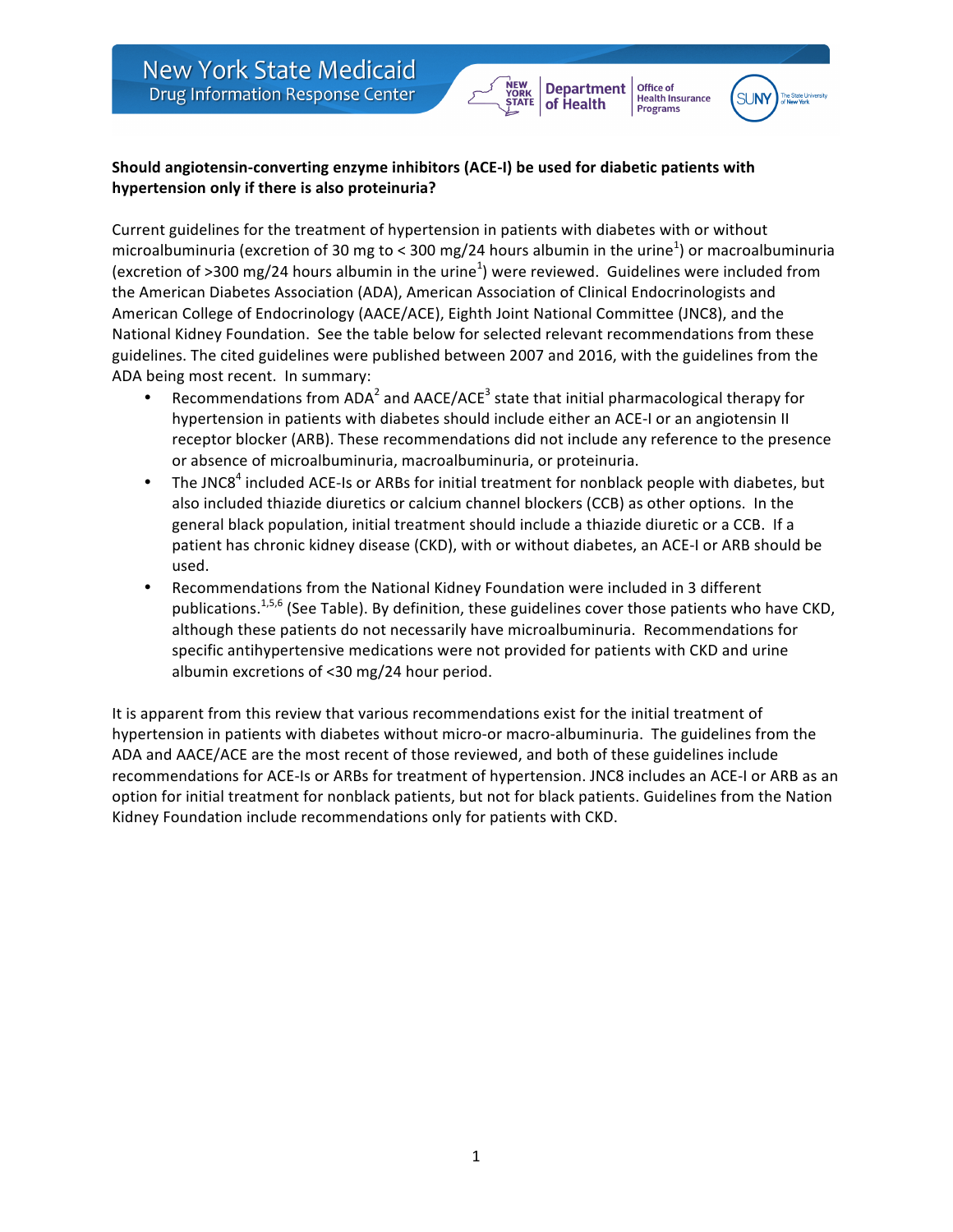

(SUNY)

The State University<br>of **New York** 

## **Table**

| Guideline                                             | <b>Selected Recommendations / Comments</b>                                                                                                                                                                                                                                                                                                                                                                                                                                                                                                                                                                                          |                                                |  |  |
|-------------------------------------------------------|-------------------------------------------------------------------------------------------------------------------------------------------------------------------------------------------------------------------------------------------------------------------------------------------------------------------------------------------------------------------------------------------------------------------------------------------------------------------------------------------------------------------------------------------------------------------------------------------------------------------------------------|------------------------------------------------|--|--|
| <b>Guidelines from Diabetes Organizations</b>         |                                                                                                                                                                                                                                                                                                                                                                                                                                                                                                                                                                                                                                     |                                                |  |  |
| <b>American Diabetes</b><br>Association. <sup>2</sup> | • Treatment regimens for patients with both DM and HTN should include either an ACE-I or an ARB, but not both. If one class is not tolerated,<br>the other should be tried.<br>• An ACE-I or ARB is recommended for the treatment of patients (nonpregnant) with DM and albuminuria of 30-299 mg/day and is strongly<br>recommended for patients with albuminuria of $\geq$ 300 mg/day and/or eGFR <60 mL/min/1.73 m <sup>2</sup> .<br>• An ACE-I or an ARB is not recommended for the primary prevention of DKD in patients with DM who have normal BP, normal urinary<br>albumin-to-creatinine ratio (<30 mg/g), and normal eGFR. |                                                |  |  |
| Handelsman et al. <sup>3</sup>                        | • ACE-I or ARBS are preferred for the treatment of HTN in patients with DM.<br>Table 13<br><b>Suggested Priority of Initiating Blood Pressure-Lowering Agents</b>                                                                                                                                                                                                                                                                                                                                                                                                                                                                   |                                                |  |  |
|                                                       | Therapy                                                                                                                                                                                                                                                                                                                                                                                                                                                                                                                                                                                                                             | Reference<br>(evidence level and study design) |  |  |
|                                                       | Evidence based                                                                                                                                                                                                                                                                                                                                                                                                                                                                                                                                                                                                                      |                                                |  |  |
|                                                       | RAAS blockers (ACE inhibitor or ARB)                                                                                                                                                                                                                                                                                                                                                                                                                                                                                                                                                                                                | (198 [EL 1; RCT]; 199 [EL 1; RCT])             |  |  |
|                                                       | Thiazide diuretic                                                                                                                                                                                                                                                                                                                                                                                                                                                                                                                                                                                                                   | $(194$ [EL 4; review NE])                      |  |  |
|                                                       | β-Adrenergic blocker                                                                                                                                                                                                                                                                                                                                                                                                                                                                                                                                                                                                                | $(199$ [EL 1; RCT])                            |  |  |
|                                                       | Individualized therapy                                                                                                                                                                                                                                                                                                                                                                                                                                                                                                                                                                                                              |                                                |  |  |
|                                                       | Calcium channel blockers                                                                                                                                                                                                                                                                                                                                                                                                                                                                                                                                                                                                            | $(214$ [EL 1; RCT, posthoc analysis])          |  |  |
|                                                       | Aldosterone receptor blockers                                                                                                                                                                                                                                                                                                                                                                                                                                                                                                                                                                                                       | $(202$ [EL 4; CPG NE])                         |  |  |
|                                                       | Direct renin inhibitor                                                                                                                                                                                                                                                                                                                                                                                                                                                                                                                                                                                                              |                                                |  |  |
|                                                       | Selective $\alpha_1$ -adrenergic blockers                                                                                                                                                                                                                                                                                                                                                                                                                                                                                                                                                                                           |                                                |  |  |
|                                                       | Central $\alpha_2$ agonists                                                                                                                                                                                                                                                                                                                                                                                                                                                                                                                                                                                                         |                                                |  |  |
|                                                       | Direct vasodilators                                                                                                                                                                                                                                                                                                                                                                                                                                                                                                                                                                                                                 |                                                |  |  |
|                                                       | Abbreviations: ACE = angiotensin-converting enzyme; ARB = angiotensin II receptor blocker;<br>$RAAS = renin-angiotensin-aldosterone system.$                                                                                                                                                                                                                                                                                                                                                                                                                                                                                        |                                                |  |  |
|                                                       | [ $pg 34$ ]                                                                                                                                                                                                                                                                                                                                                                                                                                                                                                                                                                                                                         |                                                |  |  |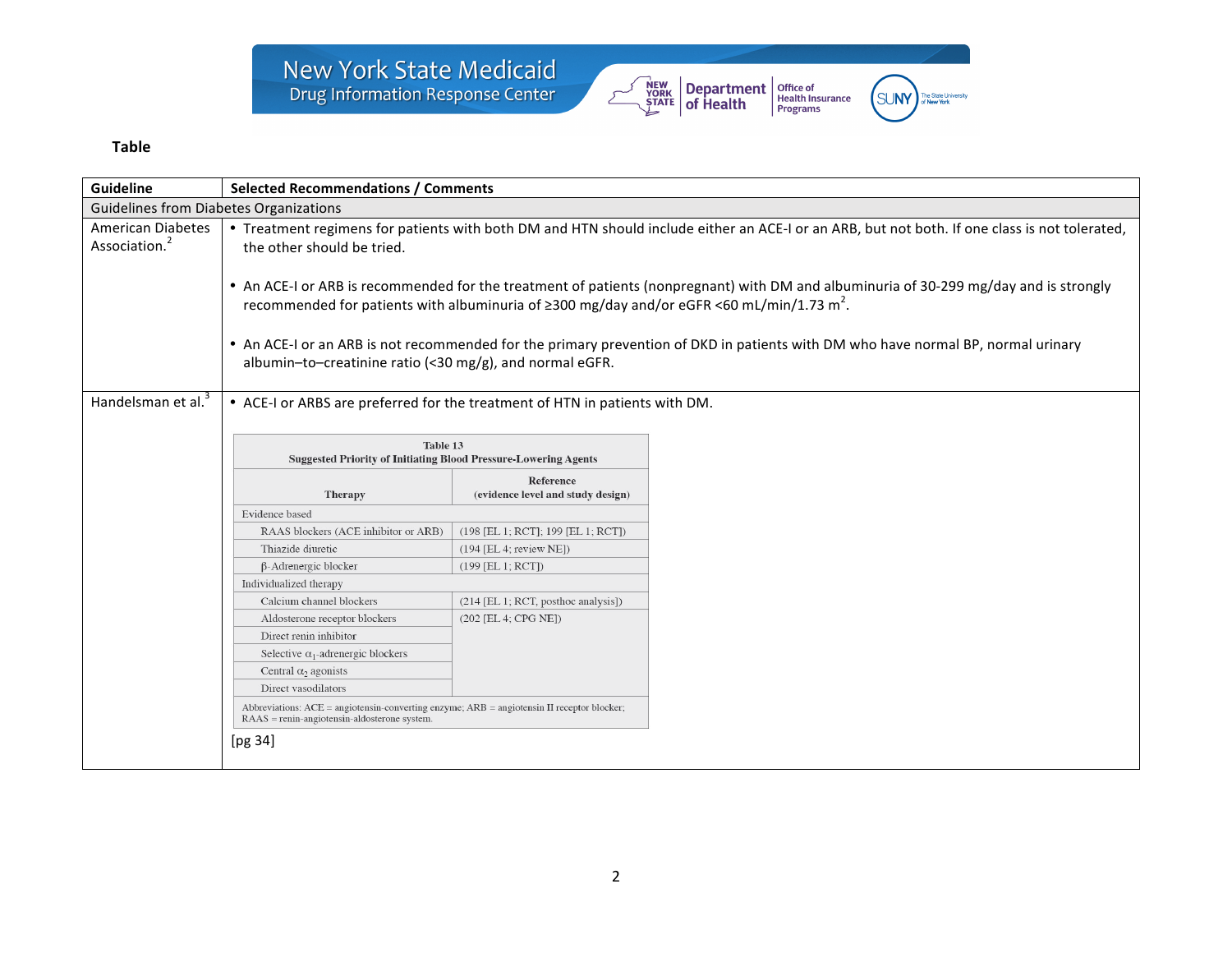

**SUNY** 

| <b>Guidelines from JNC8</b>                                                  |                                                                                                                                                                                                                                                                                                                               |  |  |  |
|------------------------------------------------------------------------------|-------------------------------------------------------------------------------------------------------------------------------------------------------------------------------------------------------------------------------------------------------------------------------------------------------------------------------|--|--|--|
| James et al. <sup>4</sup>                                                    | • In the general nonblack population, including those with DM, initial treatment for HTN should include a thiazide-type diuretic, CCB, ACE-I, or<br>ARB.                                                                                                                                                                      |  |  |  |
|                                                                              | • In the general black population, including those with DM, initial treatment for HTN should include a thiazide-type diuretic or CCB.                                                                                                                                                                                         |  |  |  |
|                                                                              | • In the population ≥18 years of age with CKD and hypertension, initial (or add-on) treatment for HTN should include an ACE-I or ARB to<br>improve kidney outcomes. This applies to all patients with CKD and HTN regardless of race or DM status.                                                                            |  |  |  |
| Guidelines from the National Kidney Foundation                               |                                                                                                                                                                                                                                                                                                                               |  |  |  |
| National Kidney<br>Foundation <sup>1</sup><br>2007                           | • Patients with DM and CKD stages 1-4 who have HTN should be treated with an ACE-I or an ARB, usually along with a diuretic. The target BP<br>in DM and CKD stages 1-4 should be < 130/80 mm Hg.                                                                                                                              |  |  |  |
| National Kidney<br>Foundation <sup>5</sup><br>2012                           | • It is recommended not to use an ACE-I or ARB for the primary prevention of DKD in patients with DM who do not have HTN or albuminuria.                                                                                                                                                                                      |  |  |  |
|                                                                              | • It is suggested that an ACE-I or an ARB be used in normotensive patients with DM and albuminuria levels > 30 mg/g who are at high risk of<br>DKD or its progression.                                                                                                                                                        |  |  |  |
| Kidney Disease:                                                              | "Chapter 4: BP management in CKD ND patients with DM                                                                                                                                                                                                                                                                          |  |  |  |
| <b>Improving Global</b>                                                      |                                                                                                                                                                                                                                                                                                                               |  |  |  |
| Outcomes (KDIGO)<br><b>Blood Pressure</b><br>Work Group <sup>6</sup><br>2012 | 4.1: We recommend that adults with DM and CKD ND with urine albumin excretion <30 mg per 24 hours (or equivalent*) whose office BP is<br>consistently >140 mm Hg systolic or >90 mm Hg diastolic be treated with BP-lowering drugs to maintain a BP that is consistently ≤140 mm Hg<br>systolic and ≤90 mm Hg diastolic. (1B) |  |  |  |
|                                                                              | 4.2: We suggest that adults with DM and CKD ND with urine albumin excretion >30 mg per 24 hours (or equivalent*) whose office BP is<br>consistently >130 mm Hg systolic or >80 mm Hg diastolic be treated with BP-lowering drugs to maintain a BP that is consistently ≤130 mm Hg<br>systolic and ≤80 mm Hg diastolic. (2D)   |  |  |  |
|                                                                              | 4.3: We suggest that an ARB or ACE-I be used in adults with DM and CKD ND with urine albumin excretion of 30 to 300 mg per 24 hours (or<br>equivalent*). (2D)                                                                                                                                                                 |  |  |  |
|                                                                              | 4.4: We recommend that an ARB or ACE-I be used in adults with DM and CKD ND with urine albumin excretion >300 mg per 24 hours (or<br>equivalent*). (1B)                                                                                                                                                                       |  |  |  |
|                                                                              | *Approximate equivalents for albumin excretion rate per 24 hours—expressed as protein excretion rate per 24 hours, albumin/creatinine<br>ratio, protein/ creatinine ratio, and protein reagent strip results—are given in Table 1, Chapter 1." [pg 342]                                                                       |  |  |  |
|                                                                              | "Recommendation 4.1 applies to diabetic patients with CKD, defined as a GFR <60 ml/min/1.73 m <sup>2</sup> , and normal albumin excretion<br>(normoalbuminuria) prior to the use of BP-lowering drugs such as ACE-Is or ARBs. " [pg 364]                                                                                      |  |  |  |

ACE-I = angiotensin-converting enzyme inhibitor; ARB = angiotensin receptor blocker; BP = blood pressure; CCB = calcium channel blocker; CKD = chronic kidney disease; CKD ND = non-dialysis-dependent CKD of any stage; DKD = diabetic kidney disease; DM = diabetes mellitus; EL = evidence level; eGFR = estimated glomerular filtration rate; GFR = glomerular filtration rate; RAAS = renin-angiotensin-aldosterone system; RCT = randomized controlled trial